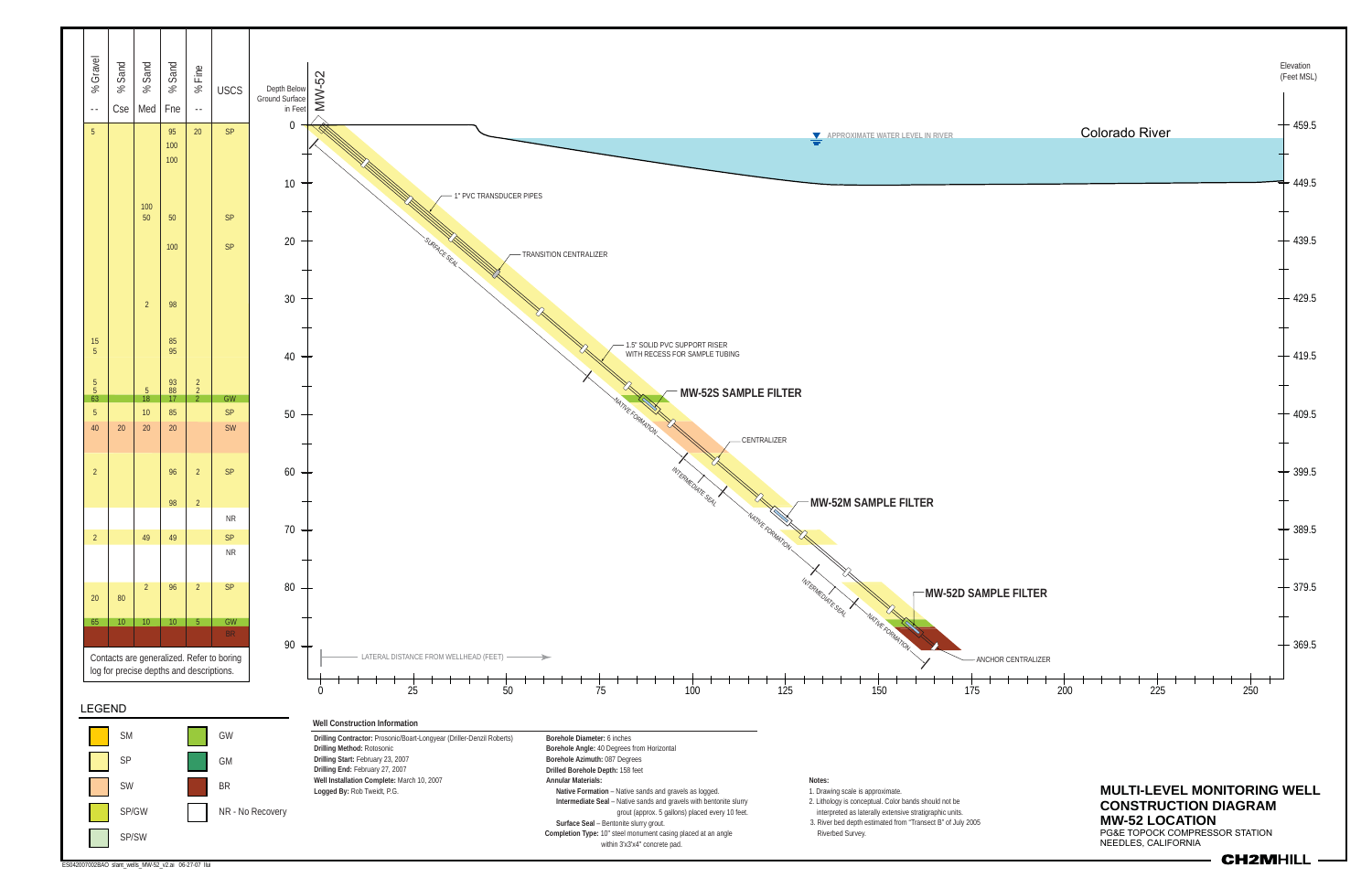| SHEET 1 of 5                                                                         |          |                  |                                   |                                                                                                                                                                                           |    | <b>PROJECT NUMBER:</b>                                                                                                                             | <b>BORING NUMBER:</b>                                                 |                                                                                                                                                                      |                                                                                                  |  |
|--------------------------------------------------------------------------------------|----------|------------------|-----------------------------------|-------------------------------------------------------------------------------------------------------------------------------------------------------------------------------------------|----|----------------------------------------------------------------------------------------------------------------------------------------------------|-----------------------------------------------------------------------|----------------------------------------------------------------------------------------------------------------------------------------------------------------------|--------------------------------------------------------------------------------------------------|--|
| <b>MW-52</b><br>354948.FP.05<br><b>SOIL BORING LOG</b>                               |          |                  |                                   |                                                                                                                                                                                           |    |                                                                                                                                                    |                                                                       |                                                                                                                                                                      |                                                                                                  |  |
| <b>PROJECT NAME:</b>                                                                 |          |                  |                                   |                                                                                                                                                                                           |    | HOLE DEPTH (ft):                                                                                                                                   | <b>DRILLING CONTRACTOR:</b>                                           |                                                                                                                                                                      |                                                                                                  |  |
| <b>SURFACE ELEVATION:</b>                                                            |          | PG&E Topock      | <b>NORTHING (CCS NAD 27 Z 5):</b> |                                                                                                                                                                                           |    | 158.0<br>EASTING (CCS NAD 27 Z 5):                                                                                                                 | Prosonic/Boart Longyear - Phoenix, AZ<br><b>DATE STARTED:</b>         |                                                                                                                                                                      | <b>DATE COMPLETED:</b>                                                                           |  |
| 461.9 ft. MSL                                                                        |          |                  | 2,101,738.98                      |                                                                                                                                                                                           |    | 7,616,776.33                                                                                                                                       | 2/23/2007                                                             |                                                                                                                                                                      | 2/27/2007                                                                                        |  |
| <b>DRILLING METHOD:</b><br>Rotosonic-continuous 4-inch core                          |          |                  |                                   |                                                                                                                                                                                           |    | <b>DRILLING EQUIPMENT:</b><br>Track Mounted Rig - up to 7-inch drive casing                                                                        |                                                                       |                                                                                                                                                                      | SB County Permit No. 2007020134                                                                  |  |
| <b>LOCATION:</b><br><b>LOGGED BY:</b><br>South of I-40 on the west bank of the river |          |                  |                                   |                                                                                                                                                                                           |    | R. Tweidt/C Kreller                                                                                                                                | <b>DRILLER NAME:</b>                                                  | <b>Denzel Roberts</b>                                                                                                                                                |                                                                                                  |  |
| <b>SAMPLE</b>                                                                        |          |                  |                                   |                                                                                                                                                                                           |    | <b>SOIL DESCRIPTION</b>                                                                                                                            |                                                                       |                                                                                                                                                                      | <b>COMMENTS</b>                                                                                  |  |
| <b>DRILL</b><br><b>DEPTH</b><br>(feet)                                               | INTERVAL | RECOVERY<br>(ft) | Isoflow<br>Sample                 | <b>USCS</b><br>SAMPLE<br>CODE<br>SOIL NAME, USCS GROUP SYMBOL, COLOR, GRAIN SIZE DISTRIBUTION,<br>MINERALOGY, MOISTURE CONTENT, RELATIVE DENSITY OR CONSISTENCY,<br><b>SOIL STRUCTURE</b> |    |                                                                                                                                                    |                                                                       |                                                                                                                                                                      | DRILLING OBSERVATIONS<br>AND OPERATIONS, DRILL<br>RATE, REFUSALS, SAMPLING<br>AND TESTING NOTES. |  |
|                                                                                      |          |                  |                                   |                                                                                                                                                                                           |    | <b>ORGANIC SURFACE MATERIAL</b>                                                                                                                    |                                                                       |                                                                                                                                                                      |                                                                                                  |  |
| 5                                                                                    |          |                  |                                   |                                                                                                                                                                                           |    | POORLY GRADED SAND (SP) - yellowish brn (10YR 5/6), 95% fn sand,<br>5% subrnd gravel (up to 3/4 inch), moist, loose, trace organic<br>100% fn sand |                                                                       | Boring drilled at azimuth<br>087 and dip of 40<br>degrees from horizontal<br>(beneath the Colorado<br>River). Grab<br>groundwater samples<br>(GGW) and discrete soil |                                                                                                  |  |
|                                                                                      |          |                  |                                   |                                                                                                                                                                                           |    | SP AS ABOVE: dk olive brn (2.5YR 3/3)                                                                                                              | samples (CS) were<br>collected at the depths<br>indicated. All depths |                                                                                                                                                                      |                                                                                                  |  |
|                                                                                      |          |                  |                                   |                                                                                                                                                                                           |    | SP AS ABOVE: yellowish brn (10YR 5/6)                                                                                                              |                                                                       |                                                                                                                                                                      |                                                                                                  |  |
|                                                                                      |          |                  |                                   |                                                                                                                                                                                           |    | SP AS ABOVE: dk olive brn (2.5YR 3/3), saturated                                                                                                   |                                                                       | expressed as length                                                                                                                                                  |                                                                                                  |  |
| 10                                                                                   |          |                  |                                   |                                                                                                                                                                                           |    | SP AS ABOVE: 100% fn sand, saturated<br>SP AS ABOVE: yellowish brn (10YR 5/6) and dk olive brn (2.5Y                                               |                                                                       | drilled (ft) and must be<br>corrected for angle to<br>derive elevation.<br>Collect MW52-CS-9-10'<br>No recovery from 10' to<br>12'                                   |                                                                                                  |  |
| 15                                                                                   |          |                  |                                   |                                                                                                                                                                                           | SP | 3/3) mottled appearance, 100% fn sand, saturated<br>SP AS ABOVE: dk olive brn (2.5Y 3/3), mottling absent, 100% fn<br>sand, organics present       |                                                                       |                                                                                                                                                                      |                                                                                                  |  |
| 20                                                                                   |          |                  |                                   |                                                                                                                                                                                           |    | SP AS ABOVE: dk gray (2.5YR 4/3), 100% med sand, loose, moist                                                                                      |                                                                       |                                                                                                                                                                      | Collect MW52-CS-20-21'                                                                           |  |
| 25                                                                                   |          |                  |                                   |                                                                                                                                                                                           |    | SP AS ABOVE: dk grayish brn (10YR 5/4), 100% fn-med sand,<br>trace organics                                                                        |                                                                       |                                                                                                                                                                      | Driller indicates slough<br>in hole after 15-foot<br>core run                                    |  |
|                                                                                      |          |                  |                                   |                                                                                                                                                                                           |    |                                                                                                                                                    | SP AS ABOVE: yellowish brn (10YR 5/4)                                 |                                                                                                                                                                      |                                                                                                  |  |
| 30                                                                                   |          |                  |                                   |                                                                                                                                                                                           |    |                                                                                                                                                    |                                                                       |                                                                                                                                                                      |                                                                                                  |  |
|                                                                                      |          |                  |                                   |                                                                                                                                                                                           |    | SP AS ABOVE: 100% fn-med sand<br>SP AS ABOVE: dk grayish brn (10YR 4/2)                                                                            |                                                                       |                                                                                                                                                                      |                                                                                                  |  |
|                                                                                      |          |                  |                                   |                                                                                                                                                                                           |    |                                                                                                                                                    |                                                                       |                                                                                                                                                                      |                                                                                                  |  |
|                                                                                      |          |                  |                                   |                                                                                                                                                                                           |    |                                                                                                                                                    |                                                                       |                                                                                                                                                                      |                                                                                                  |  |
| 35                                                                                   |          |                  |                                   |                                                                                                                                                                                           |    |                                                                                                                                                    |                                                                       |                                                                                                                                                                      |                                                                                                  |  |
|                                                                                      |          |                  |                                   |                                                                                                                                                                                           |    |                                                                                                                                                    |                                                                       |                                                                                                                                                                      | <b>CH2MHILL</b>                                                                                  |  |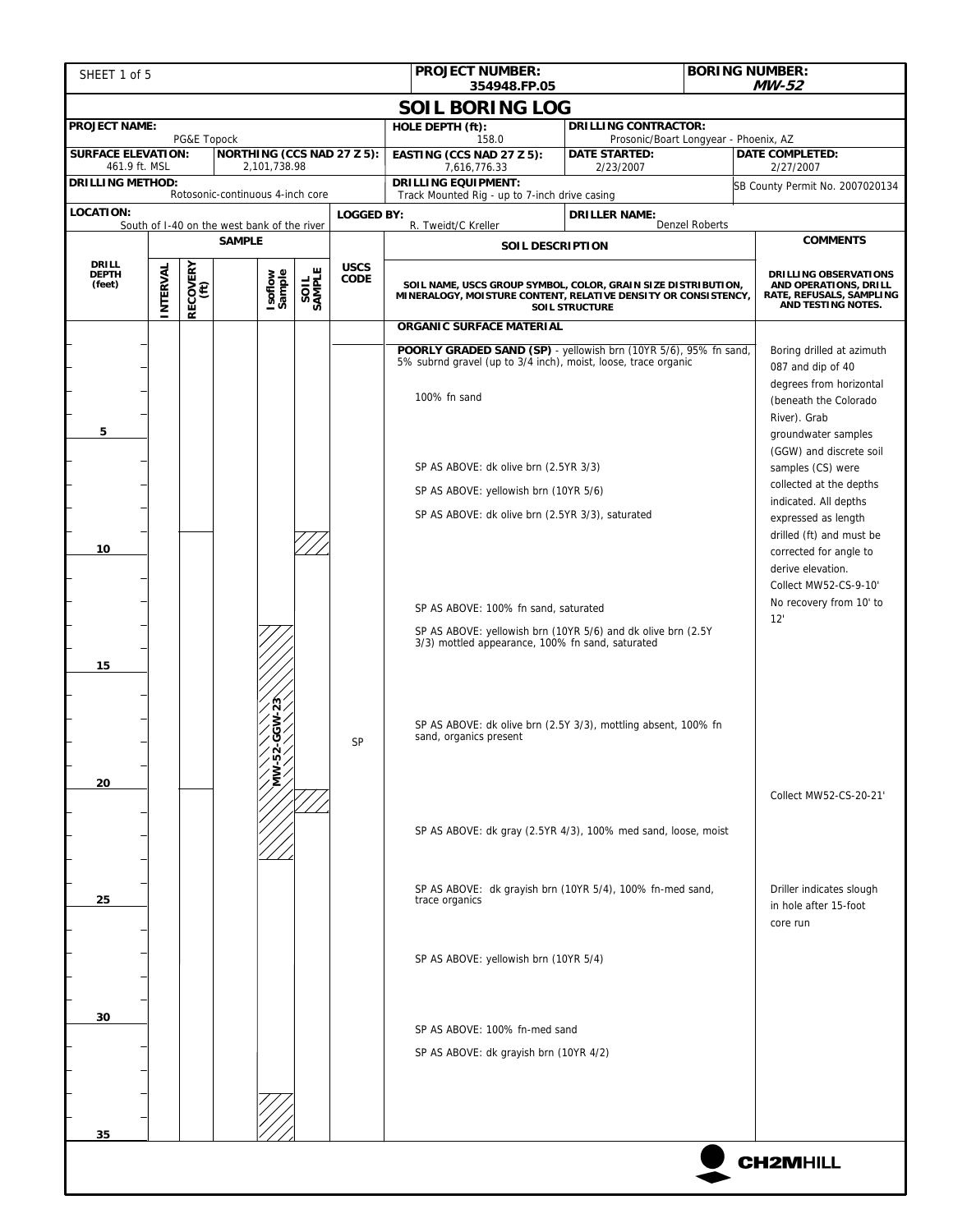| SHEET 2 of 5                                                 |          |                  |                                   |        |             | <b>BORING NUMBER:</b><br><b>PROJECT NUMBER:</b><br>354948.FP.05                                                                                                                                          |                                                                                                                                                          | MW-52          |                                                                                                         |
|--------------------------------------------------------------|----------|------------------|-----------------------------------|--------|-------------|----------------------------------------------------------------------------------------------------------------------------------------------------------------------------------------------------------|----------------------------------------------------------------------------------------------------------------------------------------------------------|----------------|---------------------------------------------------------------------------------------------------------|
|                                                              |          |                  |                                   |        |             |                                                                                                                                                                                                          |                                                                                                                                                          |                |                                                                                                         |
| <b>PROJECT NAME:</b>                                         |          |                  |                                   |        |             | <b>SOIL BORING LOG</b><br>HOLE DEPTH (ft):                                                                                                                                                               | <b>DRILLING CONTRACTOR:</b>                                                                                                                              |                |                                                                                                         |
| <b>SURFACE ELEVATION:</b>                                    |          | PG&E Topock      | <b>NORTHING (CCS NAD 27 Z 5):</b> |        |             | 158.0<br>EASTING (CCS NAD 27 Z 5):                                                                                                                                                                       | Prosonic/Boart Longyear - Phoenix, AZ<br><b>DATE STARTED:</b>                                                                                            |                | <b>DATE COMPLETED:</b>                                                                                  |
| 461.9 ft. MSL                                                |          |                  | 2,101,738.98                      |        |             | 7,616,776.33                                                                                                                                                                                             | 2/23/2007                                                                                                                                                |                | 2/27/2007                                                                                               |
| <b>DRILLING METHOD:</b><br>Rotosonic-continuous 4-inch core  |          |                  |                                   |        |             | <b>DRILLING EQUIPMENT:</b><br>Track Mounted Rig - up to 7-inch drive casing                                                                                                                              |                                                                                                                                                          |                | SB County Permit No. 2007020134                                                                         |
| <b>LOCATION:</b><br><b>LOGGED BY:</b>                        |          |                  |                                   |        |             |                                                                                                                                                                                                          | <b>DRILLER NAME:</b>                                                                                                                                     |                |                                                                                                         |
| South of I-40 on the west bank of the river<br><b>SAMPLE</b> |          |                  |                                   |        |             | R. Tweidt/C Kreller<br><b>SOIL DESCRIPTION</b>                                                                                                                                                           |                                                                                                                                                          | Denzel Roberts | <b>COMMENTS</b>                                                                                         |
| <b>DRILL</b>                                                 |          |                  |                                   |        | <b>USCS</b> |                                                                                                                                                                                                          |                                                                                                                                                          |                |                                                                                                         |
| <b>DEPTH</b><br>(feet)                                       | INTERVAL | RECOVERY<br>(ft) | Isoflow<br>Sample                 | SAMPLE | CODE        |                                                                                                                                                                                                          | SOIL NAME, USCS GROUP SYMBOL, COLOR, GRAIN SIZE DISTRIBUTION,<br>MINERALOGY, MOISTURE CONTENT, RELATIVE DENSITY OR CONSISTENCY,<br><b>SOIL STRUCTURE</b> |                | <b>DRILLING OBSERVATIONS</b><br>AND OPERATIONS, DRILL<br>RATE, REFUSALS, SAMPLING<br>AND TESTING NOTES. |
|                                                              |          |                  |                                   |        |             | POORLY GRADED SAND (SP) - yellowish brn (10YR 5/6), 95% fn sand,<br>5% subrnd gravel (up to 3/4 inch), moist, loose, trace organic                                                                       |                                                                                                                                                          |                |                                                                                                         |
|                                                              |          |                  |                                   |        |             | SP AS ABOVE: 100% fn sand                                                                                                                                                                                |                                                                                                                                                          |                |                                                                                                         |
| 40                                                           |          |                  |                                   |        |             | SP AS ABOVE: dk grayish brn (10YR 4/2), 100% fn sand, moist,<br>loose, trace organics                                                                                                                    |                                                                                                                                                          |                |                                                                                                         |
|                                                              |          |                  |                                   |        |             |                                                                                                                                                                                                          |                                                                                                                                                          |                | No recovery from 43' to<br>45'                                                                          |
| 45                                                           |          |                  |                                   |        |             |                                                                                                                                                                                                          |                                                                                                                                                          |                | Collect MW52-CS-45-46'                                                                                  |
|                                                              |          |                  |                                   |        |             | SP AS ABOVE: 100% fn sand, trace med sand component                                                                                                                                                      |                                                                                                                                                          |                |                                                                                                         |
| 50                                                           |          |                  |                                   |        |             | SP AS ABOVE: 100% fn sand, trace med sand component                                                                                                                                                      |                                                                                                                                                          |                | Collect MW52-CS-51-52'                                                                                  |
| 55                                                           |          |                  |                                   |        | <b>SP</b>   | SP AS ABOVE: brn (10YR 5/3), organic material present (plant<br>material)                                                                                                                                |                                                                                                                                                          |                |                                                                                                         |
| 60                                                           |          |                  |                                   |        |             | POORLY GRADED SAND WITH GRAVEL (SP) - brn (10YR 5/3),<br>85% fn sand, 15% subrnd to rnd gravel (up to 3.5 inches), brn<br>(10YR 5/3)<br>SP AS ABOVE: 5% gravel, large pieces of organic (plant) material |                                                                                                                                                          |                | Collect carbon samples                                                                                  |
|                                                              |          |                  |                                   |        |             |                                                                                                                                                                                                          |                                                                                                                                                          |                | Collect MW52-CS-60-61'                                                                                  |
|                                                              |          |                  |                                   |        |             | SP AS ABOVE: trace fines                                                                                                                                                                                 |                                                                                                                                                          |                |                                                                                                         |
| 65                                                           |          |                  |                                   |        |             |                                                                                                                                                                                                          |                                                                                                                                                          |                | No recovery from 63' to<br>67'                                                                          |
|                                                              |          |                  |                                   |        |             | <b>POORLY GRADED SAND (SP)</b> - dk yellowish brn (10YR 4/4), trace fines, 95% fn sand, 5% subrounded to round gravel (up to<br>1 inch), saturated, loose, trace organics                                |                                                                                                                                                          |                |                                                                                                         |
| 70                                                           |          |                  |                                   |        |             | SP AS ABOVE: trace med sand component                                                                                                                                                                    |                                                                                                                                                          |                |                                                                                                         |
|                                                              |          |                  |                                   |        |             |                                                                                                                                                                                                          |                                                                                                                                                          |                | <b>CH2MHILL</b>                                                                                         |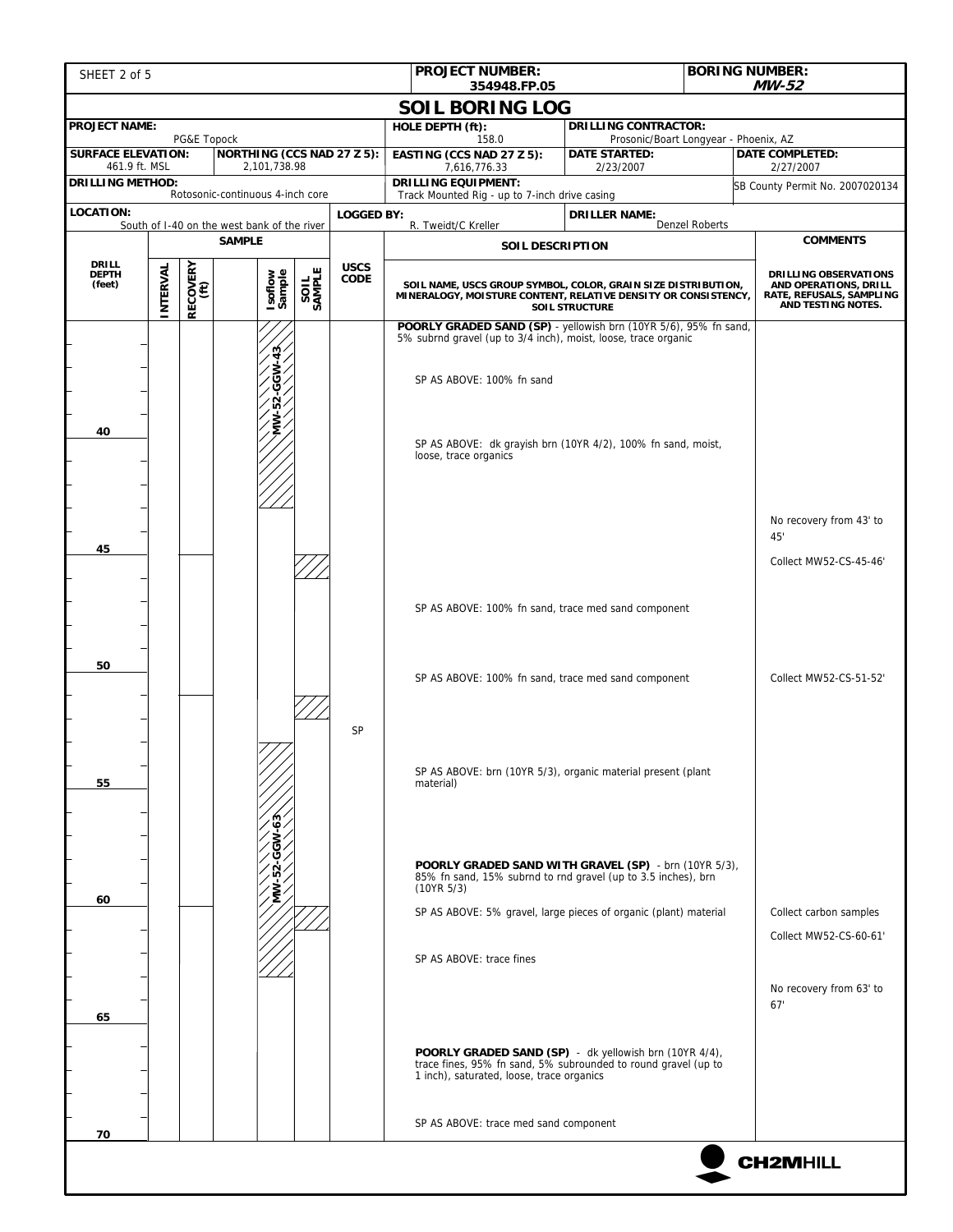| SHEET 3 of 5                                                                          |  |             |                                                              |  |                   | <b>PROJECT NUMBER:</b><br><b>BORING NUMBER:</b>                                                                                                          |                                                                                         | MW-52                       |                                                                                                         |  |
|---------------------------------------------------------------------------------------|--|-------------|--------------------------------------------------------------|--|-------------------|----------------------------------------------------------------------------------------------------------------------------------------------------------|-----------------------------------------------------------------------------------------|-----------------------------|---------------------------------------------------------------------------------------------------------|--|
|                                                                                       |  |             |                                                              |  |                   | 354948.FP.05<br><b>SOIL BORING LOG</b>                                                                                                                   |                                                                                         |                             |                                                                                                         |  |
| <b>PROJECT NAME:</b>                                                                  |  |             |                                                              |  |                   | HOLE DEPTH (ft):                                                                                                                                         |                                                                                         | <b>DRILLING CONTRACTOR:</b> |                                                                                                         |  |
| <b>SURFACE ELEVATION:</b>                                                             |  | PG&E Topock | <b>NORTHING (CCS NAD 27 Z 5):</b>                            |  |                   | 158.0<br>EASTING (CCS NAD 27 Z 5):                                                                                                                       | Prosonic/Boart Longyear - Phoenix, AZ<br><b>DATE STARTED:</b><br><b>DATE COMPLETED:</b> |                             |                                                                                                         |  |
| 461.9 ft. MSL                                                                         |  |             | 2,101,738.98                                                 |  |                   | 7,616,776.33                                                                                                                                             | 2/23/2007                                                                               |                             | 2/27/2007                                                                                               |  |
| <b>DRILLING METHOD:</b>                                                               |  |             | Rotosonic-continuous 4-inch core                             |  |                   | <b>DRILLING EQUIPMENT:</b><br>Track Mounted Rig - up to 7-inch drive casing                                                                              |                                                                                         |                             | SB County Permit No. 2007020134                                                                         |  |
| <b>LOCATION:</b>                                                                      |  |             |                                                              |  | <b>LOGGED BY:</b> |                                                                                                                                                          | <b>DRILLER NAME:</b>                                                                    | Denzel Roberts              |                                                                                                         |  |
|                                                                                       |  |             | South of I-40 on the west bank of the river<br><b>SAMPLE</b> |  |                   | R. Tweidt/C Kreller<br>SOIL DESCRIPTION                                                                                                                  |                                                                                         |                             | <b>COMMENTS</b>                                                                                         |  |
| <b>DRILL</b>                                                                          |  |             |                                                              |  | <b>USCS</b>       |                                                                                                                                                          |                                                                                         |                             |                                                                                                         |  |
| RECOVERY<br>(ft)<br>INTERVAL<br>SAMPLE<br>Isoflow<br>Sample<br><b>DEPTH</b><br>(feet) |  |             |                                                              |  | <b>CODE</b>       | SOIL NAME, USCS GROUP SYMBOL, COLOR, GRAIN SIZE DISTRIBUTION,<br>MINERALOGY, MOISTURE CONTENT, RELATIVE DENSITY OR CONSISTENCY,<br><b>SOIL STRUCTURE</b> |                                                                                         |                             | <b>DRILLING OBSERVATIONS</b><br>AND OPERATIONS, DRILL<br>RATE, REFUSALS, SAMPLING<br>AND TESTING NOTES. |  |
|                                                                                       |  |             |                                                              |  | SP                | POORLY GRADED SAND (SP) - yellowish brn (10YR 5/6), 95% fn sand,<br>5% subrnd gravel (up to 3/4 inch), moist, loose, trace organic                       |                                                                                         |                             | Collect MW52-CS-71-72'                                                                                  |  |
| 75                                                                                    |  |             |                                                              |  | GW                | WELL GRADED GRAVEL WITH SAND (GW) - brn (10YR 5/5), 65%<br>subrnd to rnd gravel (up to 2.5 inches), 35% fn to med sand, trace<br>fines, saturated, loose |                                                                                         |                             |                                                                                                         |  |
|                                                                                       |  |             | జ                                                            |  |                   | POORLY GRADED SAND (SP) - brn (10YR 5/3), 85% fn sand, 10%<br>med subrnd sand, 5% subrnd to rnd gravel (up to 1/2 inch), wet, loose                      |                                                                                         |                             |                                                                                                         |  |
| 80                                                                                    |  |             | Š<br>ن                                                       |  | SP                |                                                                                                                                                          |                                                                                         |                             | Collect MW52-CS-77-78'                                                                                  |  |
|                                                                                       |  |             |                                                              |  |                   | WELL GRADED SAND WITH GRAVEL (SW) - 60% fn-cse sand, 40%<br>subrnd to rnd gravel (up to 3 inches)                                                        |                                                                                         |                             |                                                                                                         |  |
| 85                                                                                    |  |             |                                                              |  | <b>SW</b>         |                                                                                                                                                          |                                                                                         |                             | Collect MW52-CS-84-85'                                                                                  |  |
| 90                                                                                    |  |             |                                                              |  |                   | POORLY GRADED SAND (SP) - dk grayish brn (2.5YR 4/2), 100% fn<br>sand, trace subrnd to rnd gravel, trace fines, wet, loose                               |                                                                                         |                             |                                                                                                         |  |
| 95                                                                                    |  |             |                                                              |  |                   | SP AS ABOVE: 100% fn sand, trace fines, gravel component<br>absent                                                                                       |                                                                                         |                             |                                                                                                         |  |
| 100                                                                                   |  |             |                                                              |  | SP                |                                                                                                                                                          |                                                                                         |                             | Driller indicates borehole<br>collapses with casing<br>withdrawal                                       |  |
|                                                                                       |  |             |                                                              |  |                   | SP AS ABOVE: 100% fn sand                                                                                                                                |                                                                                         |                             | Collect<br>MW52-CS-101-102'<br>No recovery from 103'<br>to 107'                                         |  |
| 105<br><b>CH2MHILL</b>                                                                |  |             |                                                              |  |                   |                                                                                                                                                          |                                                                                         |                             |                                                                                                         |  |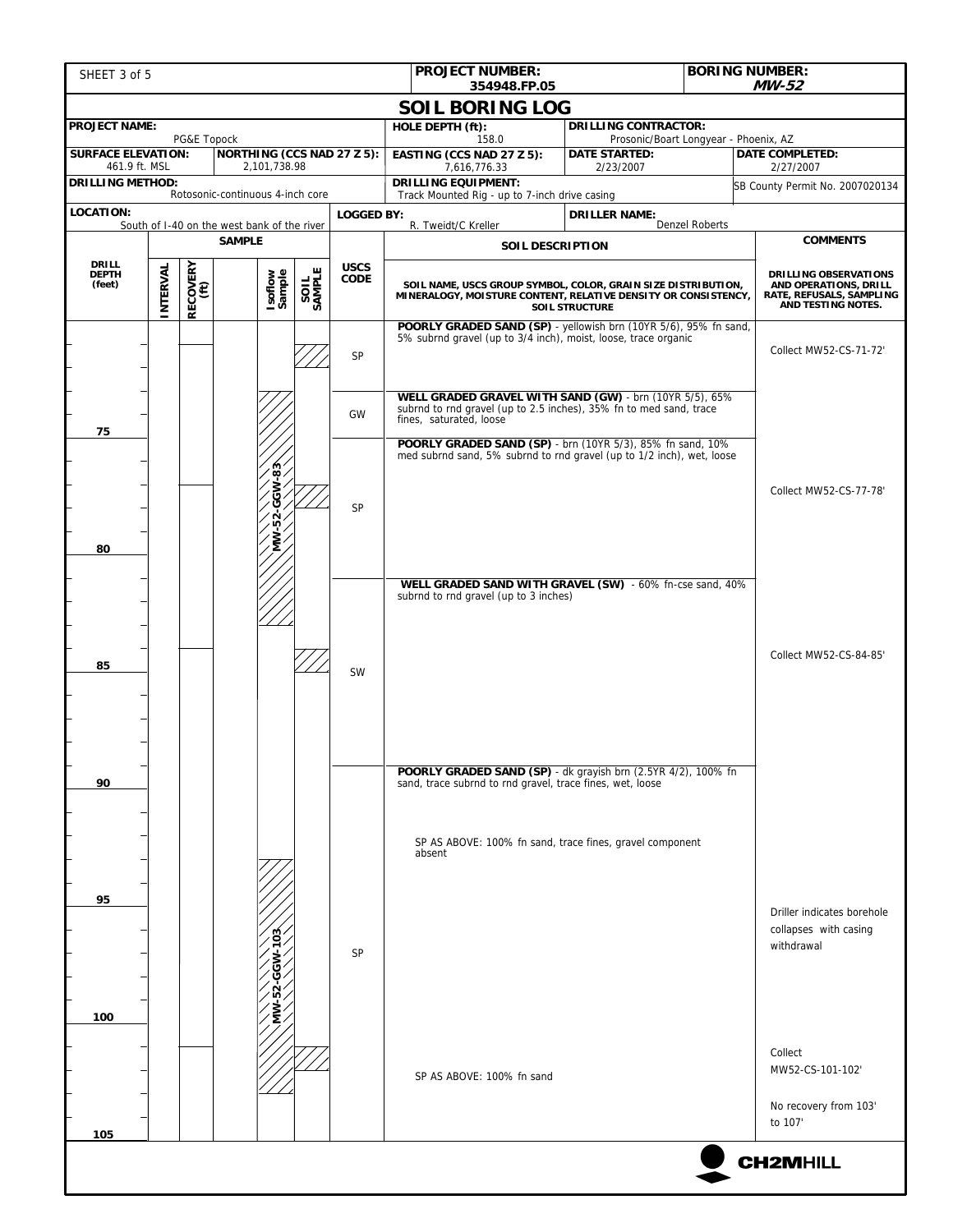| SHEET 4 of 5                                                           |          |                  |                                             |        |                   | <b>PROJECT NUMBER:</b><br><b>BORING NUMBER:</b><br>354948.FP.05                                                                 |                                                                                                                | $MW-52$               |                                                                         |
|------------------------------------------------------------------------|----------|------------------|---------------------------------------------|--------|-------------------|---------------------------------------------------------------------------------------------------------------------------------|----------------------------------------------------------------------------------------------------------------|-----------------------|-------------------------------------------------------------------------|
|                                                                        |          |                  |                                             |        |                   | <b>SOIL BORING LOG</b>                                                                                                          |                                                                                                                |                       |                                                                         |
| <b>PROJECT NAME:</b>                                                   |          |                  |                                             |        |                   | HOLE DEPTH (ft):                                                                                                                | <b>DRILLING CONTRACTOR:</b>                                                                                    |                       |                                                                         |
| PG&E Topock<br><b>SURFACE ELEVATION:</b><br>NORTHING (CCS NAD 27 Z 5): |          |                  |                                             |        |                   | 158.0<br>EASTING (CCS NAD 27 Z 5):                                                                                              | Prosonic/Boart Longyear - Phoenix, AZ<br><b>DATE STARTED:</b>                                                  |                       | <b>DATE COMPLETED:</b>                                                  |
| 461.9 ft. MSL<br>2,101,738.98<br><b>DRILLING METHOD:</b>               |          |                  |                                             |        |                   | 7,616,776.33                                                                                                                    | 2/23/2007                                                                                                      |                       | 2/27/2007                                                               |
| Rotosonic-continuous 4-inch core                                       |          |                  |                                             |        |                   |                                                                                                                                 | <b>DRILLING EQUIPMENT:</b><br>SB County Permit No. 2007020134<br>Track Mounted Rig - up to 7-inch drive casing |                       |                                                                         |
| LOCATION:                                                              |          |                  | South of I-40 on the west bank of the river |        | <b>LOGGED BY:</b> | R. Tweidt/C Kreller                                                                                                             | <b>DRILLER NAME:</b>                                                                                           | <b>Denzel Roberts</b> |                                                                         |
| <b>SAMPLE</b>                                                          |          |                  |                                             |        |                   | SOIL DESCRIPTION                                                                                                                |                                                                                                                |                       | <b>COMMENTS</b>                                                         |
| <b>DRILL</b><br><b>DEPTH</b>                                           |          |                  |                                             |        | <b>USCS</b>       |                                                                                                                                 |                                                                                                                |                       | <b>DRILLING OBSERVATIONS</b>                                            |
| (feet)                                                                 | INTERVAL | RECOVERY<br>(ft) | Isoflow<br>Sample                           | SAMPLE | <b>CODE</b>       | SOIL NAME, USCS GROUP SYMBOL, COLOR, GRAIN SIZE DISTRIBUTION,<br>MINERALOGY, MOISTURE CONTENT, RELATIVE DENSITY OR CONSISTENCY, | <b>SOIL STRUCTURE</b>                                                                                          |                       | AND OPERATIONS, DRILL<br>RATE, REFUSALS, SAMPLING<br>AND TESTING NOTES. |
|                                                                        |          |                  |                                             |        |                   | POORLY GRADED SAND (SP) - dk grayish brn (2.5YR 4/2), 100% fn                                                                   |                                                                                                                |                       |                                                                         |
|                                                                        |          |                  |                                             |        |                   | sand, trace subrnd to rnd gravel, trace fines, wet, loose                                                                       |                                                                                                                |                       |                                                                         |
|                                                                        |          |                  |                                             |        | SP                |                                                                                                                                 |                                                                                                                |                       | Slough material from                                                    |
|                                                                        |          |                  |                                             |        |                   |                                                                                                                                 |                                                                                                                |                       | 107' to 109'                                                            |
|                                                                        |          |                  |                                             |        |                   |                                                                                                                                 |                                                                                                                |                       |                                                                         |
| 110                                                                    |          |                  |                                             |        |                   | POORLY GRADED SAND (SP) - dk brn (2.5YR 4/1), 100% fn-med sand                                                                  |                                                                                                                |                       |                                                                         |
|                                                                        |          |                  |                                             |        |                   | (25% med sand), trace subrnd to rnd gravel (up to 2.5 inches), moist,<br>loose                                                  |                                                                                                                |                       |                                                                         |
|                                                                        |          |                  |                                             |        |                   |                                                                                                                                 |                                                                                                                |                       |                                                                         |
|                                                                        |          |                  |                                             |        |                   |                                                                                                                                 |                                                                                                                |                       | No recovery from 113'                                                   |
|                                                                        |          |                  |                                             |        |                   |                                                                                                                                 |                                                                                                                |                       | to 119'                                                                 |
| 115                                                                    |          |                  |                                             |        |                   |                                                                                                                                 |                                                                                                                |                       |                                                                         |
|                                                                        |          |                  | $\overline{23}$                             |        |                   |                                                                                                                                 |                                                                                                                |                       |                                                                         |
|                                                                        |          |                  |                                             |        |                   |                                                                                                                                 |                                                                                                                |                       |                                                                         |
|                                                                        |          |                  |                                             |        | SP                |                                                                                                                                 |                                                                                                                |                       |                                                                         |
|                                                                        |          |                  | MW-52-GGW-1                                 |        |                   | SP AS ABOVE: It olive brn (2.5Y 4/1), decrease in med grained                                                                   |                                                                                                                |                       | Poor core recovery from                                                 |
| 120                                                                    |          |                  |                                             |        |                   | component, increased fn grained component                                                                                       |                                                                                                                |                       | 119' to 123'                                                            |
|                                                                        |          |                  |                                             |        |                   |                                                                                                                                 |                                                                                                                |                       | Material heaving into                                                   |
|                                                                        |          |                  |                                             |        |                   |                                                                                                                                 |                                                                                                                |                       | hole with bit removal                                                   |
|                                                                        |          |                  |                                             |        |                   |                                                                                                                                 |                                                                                                                |                       | Collect<br>MW52-CS-122-123'                                             |
|                                                                        |          |                  |                                             |        |                   | SP AS ABOVE: 100% fn sand, trace med sand, trace fines, gravel                                                                  |                                                                                                                |                       |                                                                         |
| 125                                                                    |          |                  |                                             |        |                   | absent                                                                                                                          |                                                                                                                |                       |                                                                         |
|                                                                        |          |                  |                                             |        |                   |                                                                                                                                 |                                                                                                                |                       |                                                                         |
|                                                                        |          |                  |                                             |        |                   | POORLY GRADED SAND WITH GRAVEL(SP) - yellowish brn (10YR 5/4)                                                                   |                                                                                                                |                       | Increase rig chatter and                                                |
|                                                                        |          |                  |                                             |        |                   | 80% cse sand, 20% subrnd to rnd gravel (up to 2 inches), moist, loose                                                           |                                                                                                                |                       | difficult drilling at 127'                                              |
|                                                                        |          |                  |                                             |        |                   |                                                                                                                                 |                                                                                                                |                       |                                                                         |
| 130                                                                    |          |                  |                                             |        | SP                |                                                                                                                                 |                                                                                                                |                       |                                                                         |
|                                                                        |          |                  |                                             |        |                   |                                                                                                                                 |                                                                                                                |                       |                                                                         |
|                                                                        |          |                  |                                             |        |                   |                                                                                                                                 |                                                                                                                |                       |                                                                         |
|                                                                        |          |                  |                                             |        |                   | WELL GRADED GRAVEL WITH SAND (GW) - 65% subrnd to well rnd                                                                      |                                                                                                                |                       | Drill bit has cobbles in it                                             |
|                                                                        |          |                  |                                             |        | GW                | gravel (up to 6 inches), 30% fn-cse subrnd sand, 5% fn sand                                                                     |                                                                                                                |                       | Very slow drilling                                                      |
| 135                                                                    |          |                  |                                             |        |                   | MIOCENE CONGLOMERATE (BR) - dk red (2.5YR 3/6), 65% sand,                                                                       |                                                                                                                |                       |                                                                         |
|                                                                        |          |                  |                                             |        |                   | 25% fns, 10% gravel, dry, moderate to strongly cemented                                                                         |                                                                                                                |                       |                                                                         |
|                                                                        |          |                  |                                             |        | BR                |                                                                                                                                 |                                                                                                                |                       |                                                                         |
|                                                                        |          |                  |                                             |        |                   |                                                                                                                                 |                                                                                                                |                       |                                                                         |
|                                                                        |          |                  |                                             |        |                   |                                                                                                                                 |                                                                                                                |                       |                                                                         |
| 140                                                                    |          |                  |                                             |        |                   |                                                                                                                                 |                                                                                                                |                       |                                                                         |
|                                                                        |          |                  |                                             |        |                   |                                                                                                                                 |                                                                                                                |                       | <b>CH2MHILL</b>                                                         |
|                                                                        |          |                  |                                             |        |                   |                                                                                                                                 |                                                                                                                |                       |                                                                         |